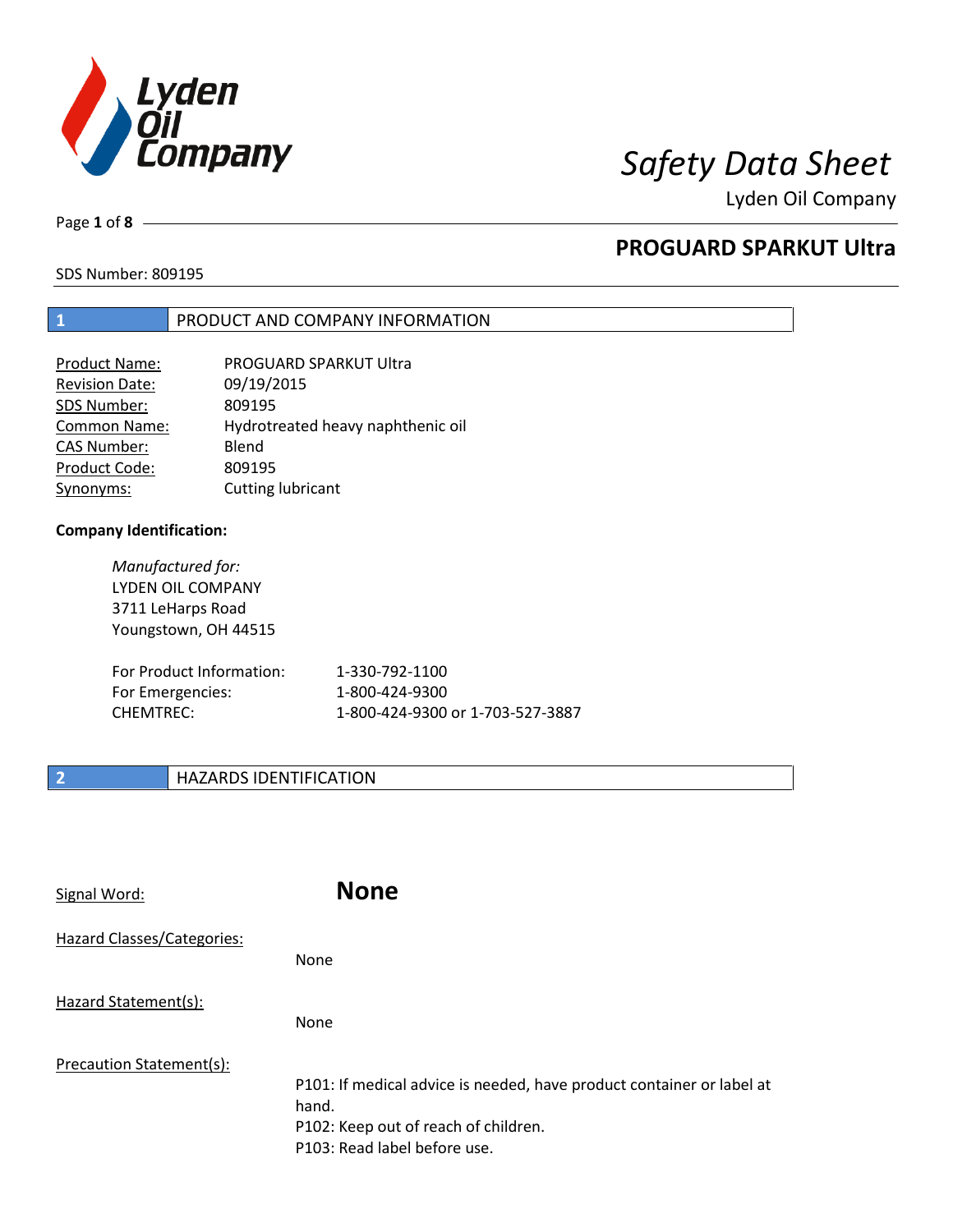

Page **2** of **8**

## **PROGUARD SPARKUT Ultra**

SDS Number: 809195

Other Hazard Statement(s):

-NFPA Ratings:  $Health = 1$  $Fire = 1$ Reactivity  $= 0$ 

### **3** COMPOSITION / INFORMATION ON INGREDIENTS

Ingredients:

*Mixture of the substances listed below with nonhazardous additions.*

| <b>Chemical Name</b>                                   | <b>CAS Number</b> | Percentage |
|--------------------------------------------------------|-------------------|------------|
| Distillates (petroleum), hydrotreated heavy naphthenic | 64742-52-5        | >75        |

*\*Any concentration shown as a range is to protect confidentiality or is due to batch variation.*

| 74 | $\blacksquare$<br>w<br>AID IVIEASUNES |
|----|---------------------------------------|
|    |                                       |

### Description of First Aid Measures:

| Inhalation:   |                                                                                                                                                                                                                                                                                                            |
|---------------|------------------------------------------------------------------------------------------------------------------------------------------------------------------------------------------------------------------------------------------------------------------------------------------------------------|
|               | Remove victim to fresh air and keep at rest in a position comfortable<br>for breathing. If the victim has difficulty breathing or tightness of the<br>chest, is dizzy, vomiting or unresponsive, give oxygen with rescue<br>breathing or CPR as required and transport to the nearest medical<br>facility. |
| Skin Contact: |                                                                                                                                                                                                                                                                                                            |
|               | Flush skin with water, wash with soap and water. Remove<br>contaminated clothing. Do not reuse clothing until cleaned. If material<br>is injected under the skin, transport to the nearest medical facility for<br>additional treatment.                                                                   |
| Eye Contact:  |                                                                                                                                                                                                                                                                                                            |
|               | Rinse opened eye for at least 15 minutes under running water. If<br>symptoms persist, consult medical attention.                                                                                                                                                                                           |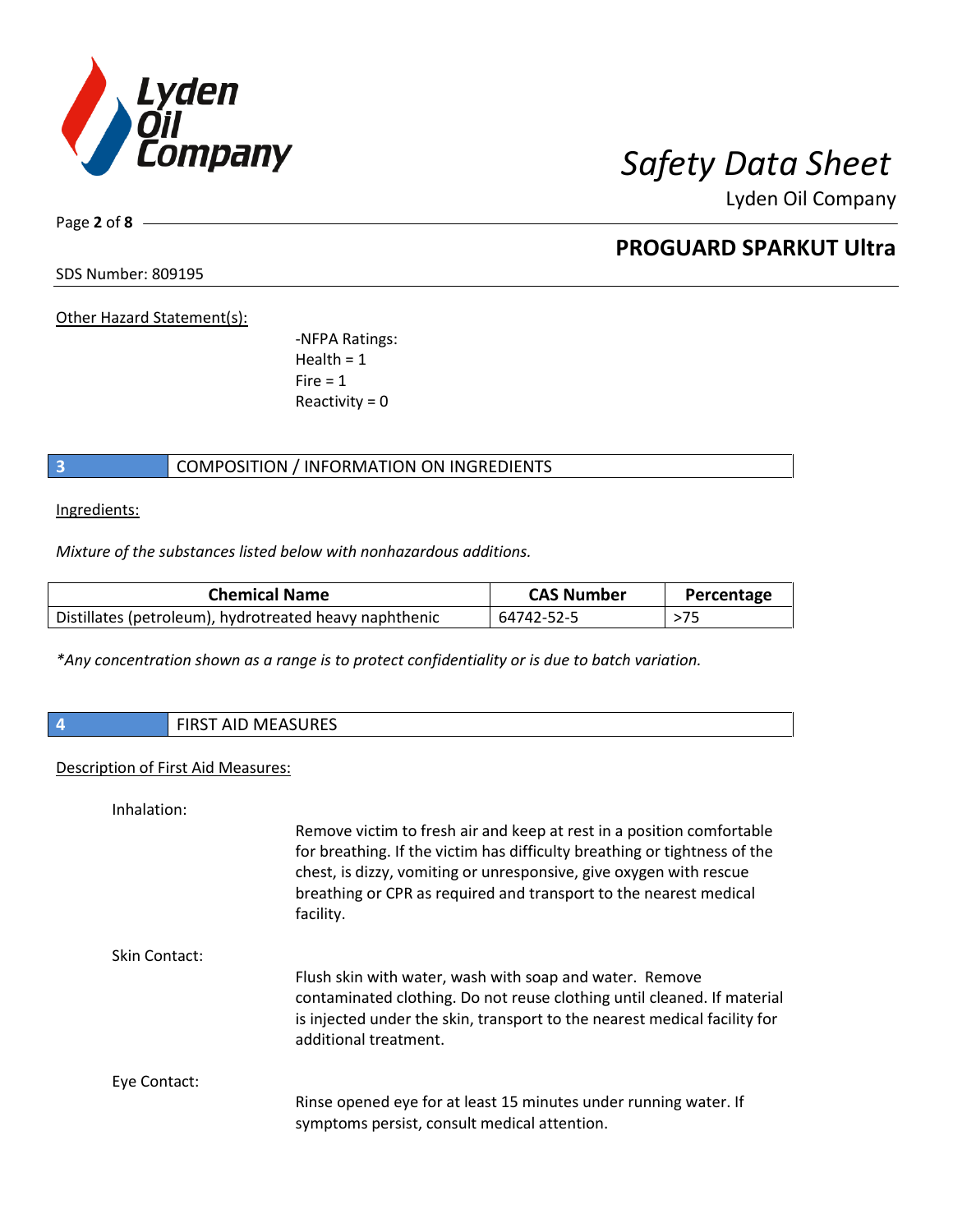

| Page 3 of 8 -                                 | <b>PROGUARD SPARKUT Ultra</b>                                                                                                                                                                     |
|-----------------------------------------------|---------------------------------------------------------------------------------------------------------------------------------------------------------------------------------------------------|
| <b>SDS Number: 809195</b>                     |                                                                                                                                                                                                   |
| Ingestion:<br>attention.                      | Rinse mouth with water. If symptoms develop, obtain medical                                                                                                                                       |
| Symptoms and Effects, both acute and delayed: | No further relevent data available.                                                                                                                                                               |
| <b>Recommended Actions:</b>                   | Treat symptomatically. Call a doctor or poison<br>control center for guidance.                                                                                                                    |
| 5<br>FIRE FIGHTING MEASURES                   |                                                                                                                                                                                                   |
| Recommended Fire-Extinguishing Equipment:     | Use dry powder, foam, or carbon dioxide fire<br>extinguishers. Water may be ineffective in fighting<br>an oil fire unless used by experienced fire fighters.                                      |
| Possible Hazards During a Fire:               | Hazardous combustion products may include: A<br>complex mixture of airborne solid and liquid<br>particulates and gases (smoke). Carbon monoxide.<br>Unidentified organic and inorganic compounds. |
| <b>Recommendations to Firefighters:</b>       | Proper protective equipment including breathing<br>apparatus.                                                                                                                                     |
| <b>ACCIDENTAL RELEASE MEASURES</b><br>6       |                                                                                                                                                                                                   |

Personal Precautions:

Avoid contact with skin, eyes, and clothing. Keep away from sources of ignition.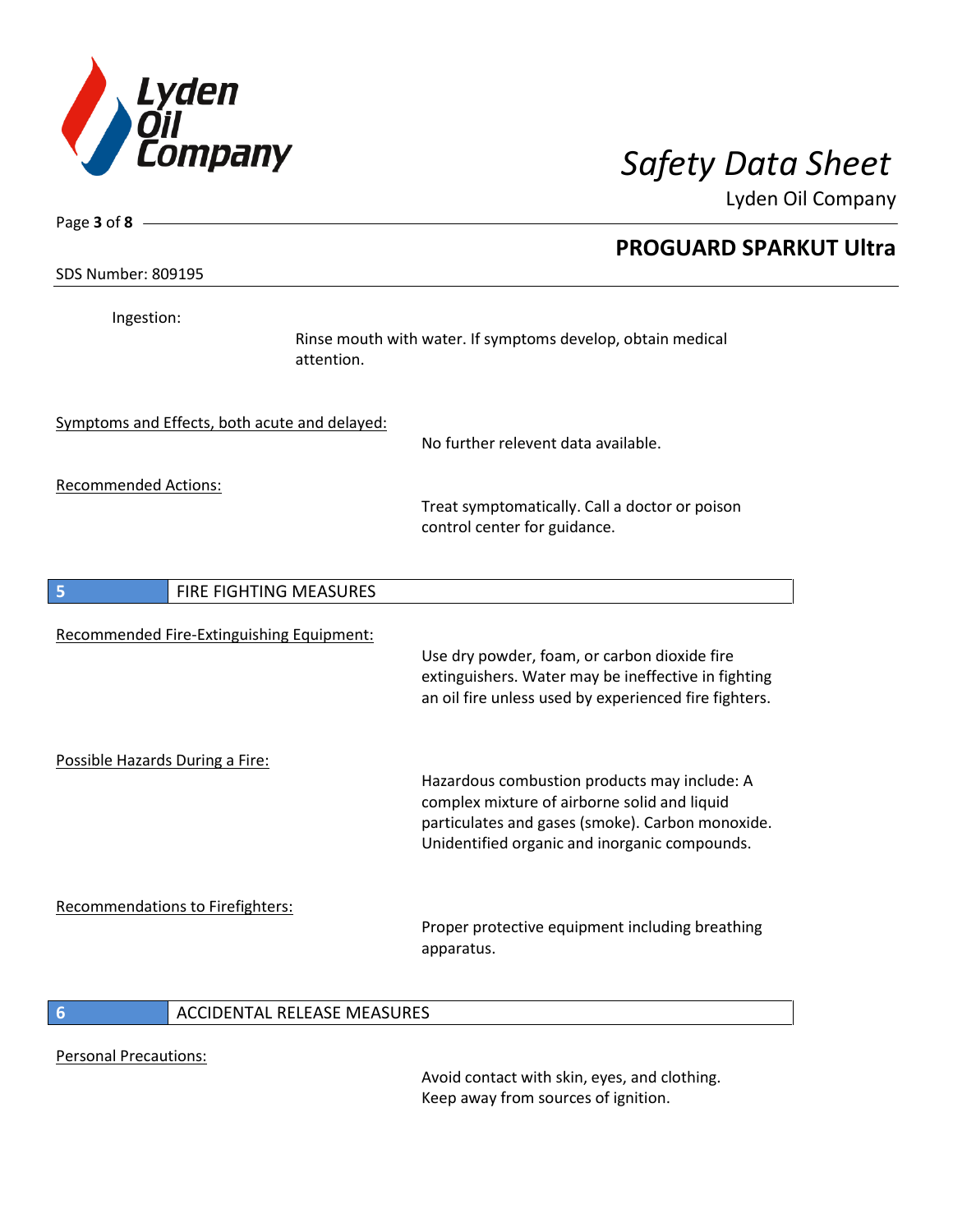

| Page 4 of 8 $\_\_\_\_\$           | <b>PROGUARD SPARKUT Ultra</b>                                                                                       |
|-----------------------------------|---------------------------------------------------------------------------------------------------------------------|
| <b>SDS Number: 809195</b>         |                                                                                                                     |
| <b>Emergency Procedures:</b>      |                                                                                                                     |
|                                   | Contain spilled material, collect in suitable and<br>properly labled containers.                                    |
| <b>Environmental Precautions:</b> |                                                                                                                     |
|                                   | Do not allow to reach sewage system or any water<br>course.                                                         |
|                                   | Do not allow to enter ground waters.                                                                                |
| Cleanup Procedures:               | Pick up excess with inert absorbant material. Treat<br>contaminated absorbent same as spilled product.              |
|                                   |                                                                                                                     |
| <b>HANDLING AND STORAGE</b>       |                                                                                                                     |
| <b>Handling Precautions:</b>      |                                                                                                                     |
|                                   | Handle with care and avoid spillage on the floor.<br>Do not cut, weld, drill, grind, braze, or solder<br>container. |
| <b>Storage Requirements:</b>      |                                                                                                                     |
|                                   | Keep container tightly sealed.<br>Keep away from sources of ignition.                                               |
| $\mathbf{8}$                      | EXPOSURE CONTROLS / PERSONAL PROTECTION                                                                             |
| <b>Exposure Limits:</b>           |                                                                                                                     |
|                                   | -64742-52-5 Distillates (petroleum), hydrotreated heavy naphthenic (>75%):                                          |
|                                   | ACGIH TLV - Short-term value: 10mg/m <sup>3</sup>                                                                   |

Long-term value: 5mg/m<sup>3</sup> OSHA PEL - Long-term value: 5mg/m<sup>3</sup>

### Engineering Controls:

All ventilation should be designed in accordance with OSHA standard (29 CFR 1910.94).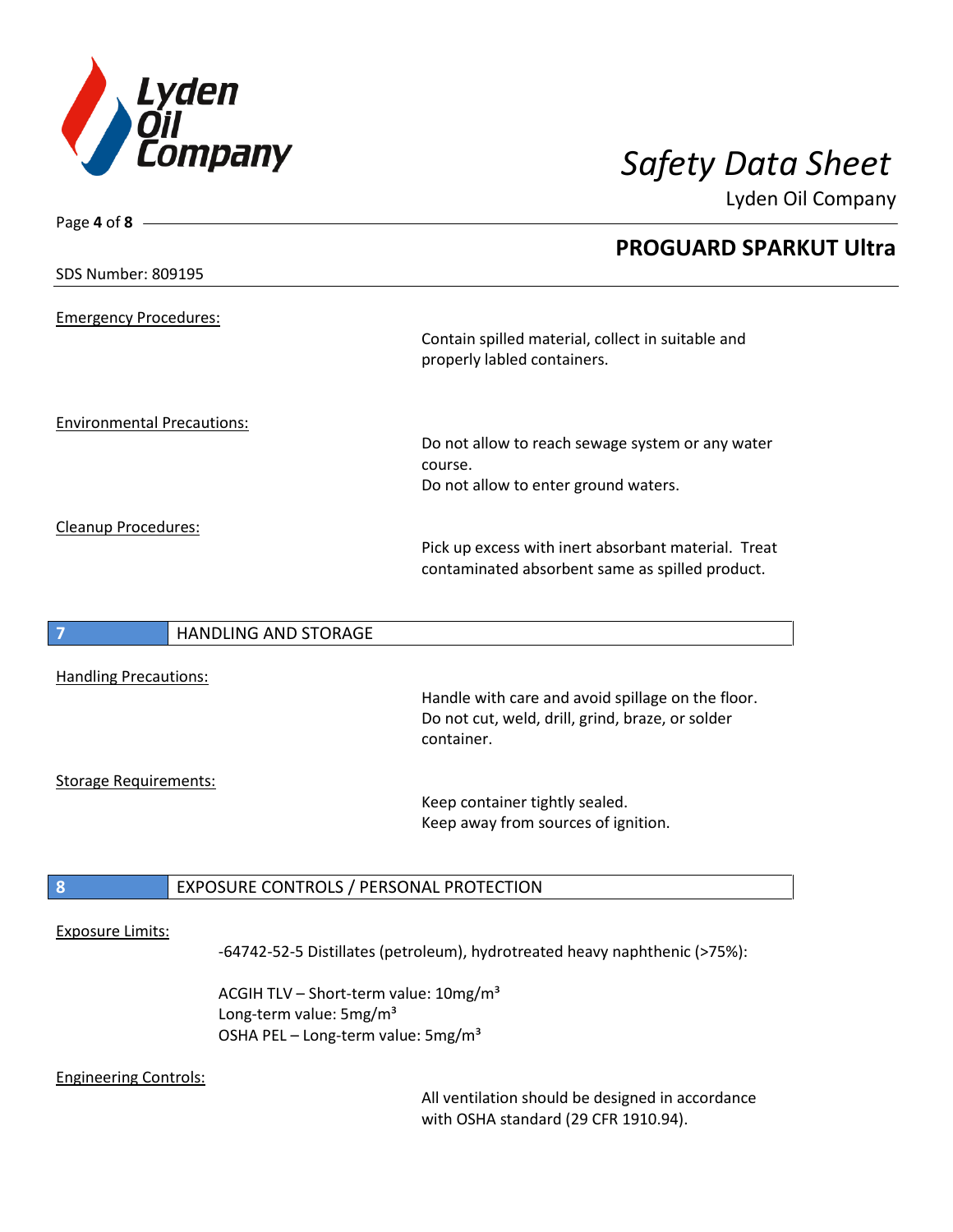

Page **5** of **8**

## **PROGUARD SPARKUT Ultra**

SDS Number: 809195

Personal Protective Equipment:

Wash hands before breaks and at the end of work. Use safety glasses and gloves.

### **9 PHYSICAL AND CHEMICAL PROPERTIES**

| Color:                        | Amber                                       |
|-------------------------------|---------------------------------------------|
| <b>Physical State:</b>        | Liquid                                      |
| Odor:                         | Characteristic                              |
| <b>Odor Threshold:</b>        | Data not available                          |
| pH:                           | Data not available                          |
| <b>Melting Point:</b>         | Data not available                          |
| <b>Boiling Point:</b>         | $>500^\circ$ F                              |
| <b>Boiling Range:</b>         | Data not available                          |
| Flash Point:                  | $460^\circ$ F                               |
| <b>Evaporation Rate:</b>      | <1 (where Butyl Acetate - 1)                |
| Flammability:                 | Data not available                          |
| Flammability Limits:          | Data not available                          |
| Vapor Pressure:               | Data not available                          |
| Vapor Density:                | Data not available                          |
| <b>Relative Density:</b>      | 0.9348 (where water = $1$ )                 |
| Solubilities:                 | Insoluble in water                          |
| <b>Partition Coefficient:</b> | Data not available                          |
| Auto-Ignition Temperature:    | Data not available                          |
| Decomposition Temperature:    | Data not available                          |
| Viscosity:                    | 57 mm <sup>2</sup> /sec (kinematic at 40°C) |

| <b>10</b>                   | STABILITY AND REACTIVITY |                                                                  |
|-----------------------------|--------------------------|------------------------------------------------------------------|
| Stability:                  |                          | Stable under normal conditions.                                  |
| Reactivity:                 |                          | Not reactive under normal conditions.                            |
| <b>Conditions to Avoid:</b> |                          | Extreme temperature, sparks, open flame, and<br>direct sunlight. |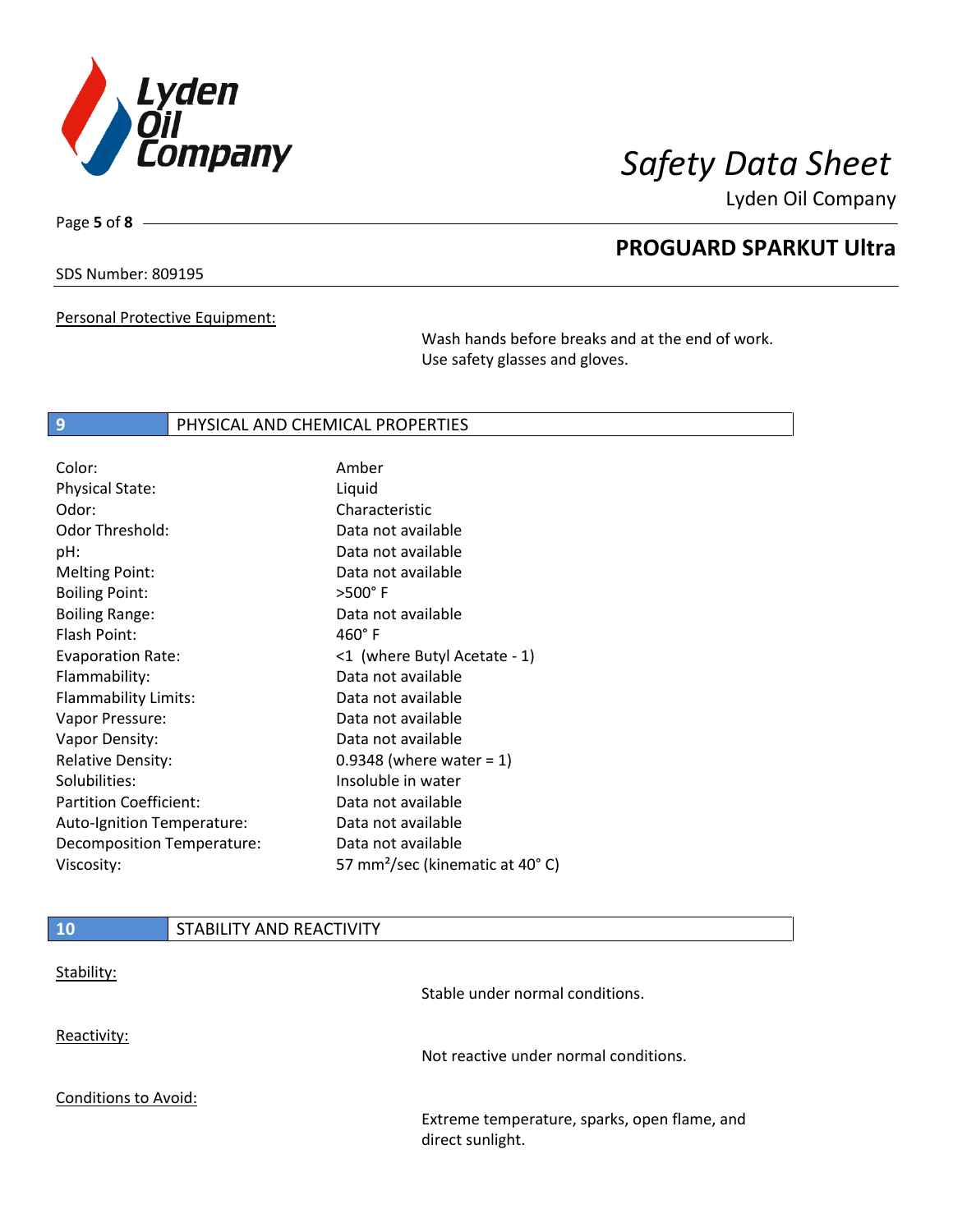

| Page 6 of 8 $-$                |                                     |                                                                                                                                                                       |
|--------------------------------|-------------------------------------|-----------------------------------------------------------------------------------------------------------------------------------------------------------------------|
|                                |                                     | <b>PROGUARD SPARKUT Ultra</b>                                                                                                                                         |
| <b>SDS Number: 809195</b>      |                                     |                                                                                                                                                                       |
| <b>Hazardous Reactions:</b>    |                                     | No known hazardous reactions.                                                                                                                                         |
| Incompatible Materials:        |                                     | Strong oxidizers and strong reducing agents.                                                                                                                          |
| <b>Decomposition Products:</b> |                                     | Oxides of carbon, phosphorus, hydrogen, and<br>hydrogen chloride.                                                                                                     |
| 11                             | <b>TOXICOLOGICAL INFORMATION</b>    |                                                                                                                                                                       |
| Routes of Exposure:            |                                     | Skin and eye contact are the primary routes of<br>exposure although exposure may occur following<br>accidental ingestion.                                             |
| <b>Exposure Effects:</b>       |                                     | Repeated skin contact may cause dermatitis or an<br>oil acne. Exposure to eyes may cause redness.<br>Harmful if swallowed, may cause burns to mouth<br>and esophagus. |
| <b>Measures of Toxicity:</b>   |                                     | No test data available.                                                                                                                                               |
|                                | Carcinogenic/Mutagenic Precautions: | Non-carcinogenic and not expected to be<br>mutagentic.                                                                                                                |
|                                |                                     |                                                                                                                                                                       |

### **12** ECOLOGICAL INFORMATION

### Ecological Precautions:

Avoid exposing to the environment.

Ecological Effects:

No specific environmental or aquatic data available.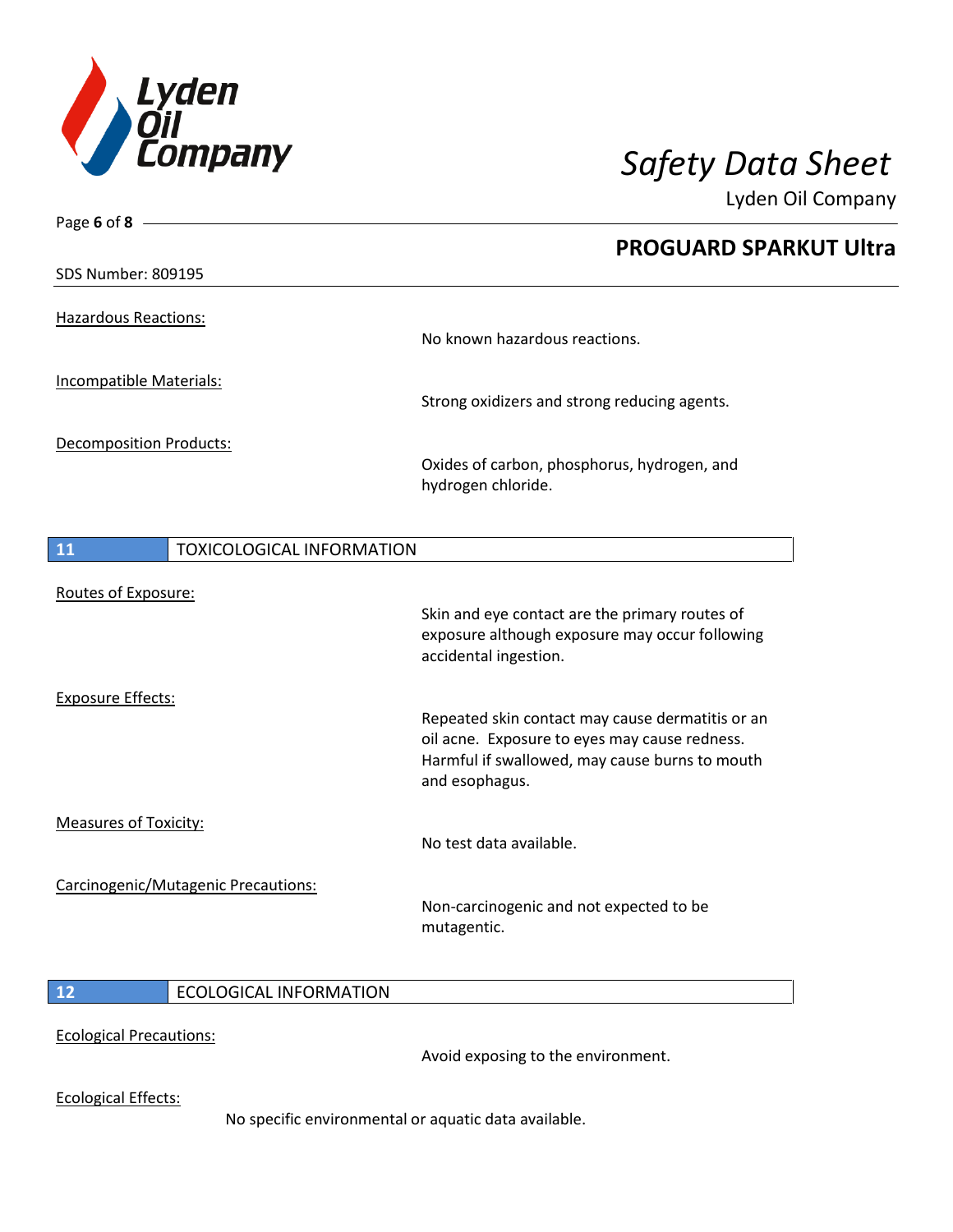

**PROGUARD SPARKUT Ultra**

Lyden Oil Company

SDS Number: 809195

Page **7** of **8**

| 13                                                                                                | <b>DISPOSAL CONSIDERATIONS</b>                                                            |                                                                                             |
|---------------------------------------------------------------------------------------------------|-------------------------------------------------------------------------------------------|---------------------------------------------------------------------------------------------|
|                                                                                                   |                                                                                           |                                                                                             |
| Disposal Methods:                                                                                 |                                                                                           | Dispose of waste material in accordance with all<br>local, state, and federal requirements. |
| <b>Disposal Containers:</b>                                                                       |                                                                                           | Use properly approved container for disposal.                                               |
| <b>Special Precautions:</b>                                                                       |                                                                                           | Do not flush to surface waters or drains.                                                   |
| 14                                                                                                | <b>TRANSPORT INFORMATION</b>                                                              |                                                                                             |
| <b>UN Number:</b><br><b>UN Shipping Name:</b><br><b>Transport Hazard Class:</b><br>Packing Group: | Data not available<br>Lubricating Oil, N.O.S.<br>Data not available<br>Data not available |                                                                                             |
| <b>Environmental Hazards:</b>                                                                     |                                                                                           | Data not available                                                                          |
| <b>Bulk Transport Guidance:</b>                                                                   |                                                                                           | Data not available                                                                          |
| <b>Special Precautions:</b>                                                                       |                                                                                           | Not regulated by DOT.                                                                       |
| 15                                                                                                | <b>REGULATORY INFORMATION</b>                                                             |                                                                                             |

This material and all of its components are listed on the Inventory of Existing Chemical Substances under the Toxic Substances Control Act.